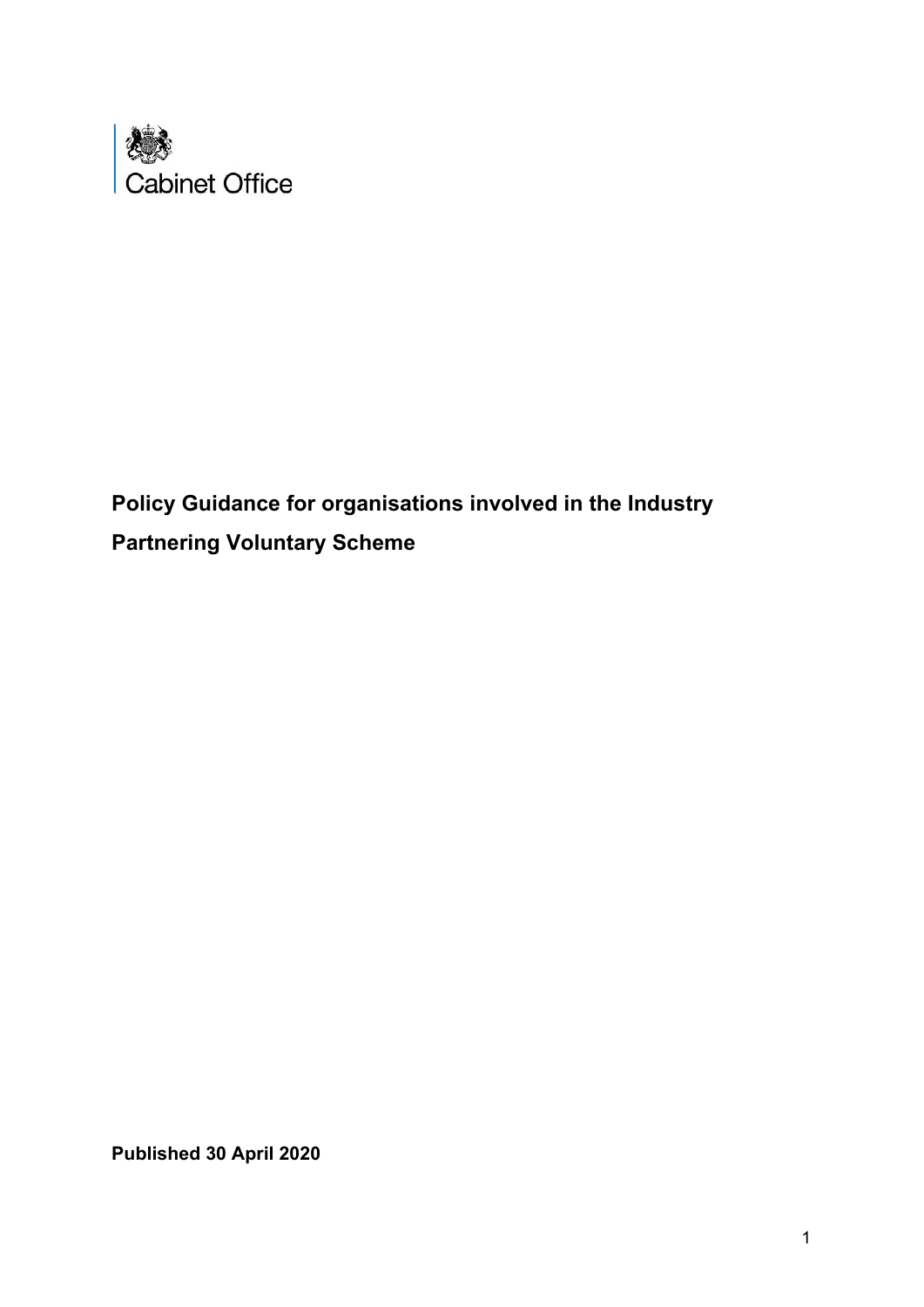## **Contents**

**Introduction**

**Principles Industry partners Volunteers and roles Timeframes Salaries and expenses Processes Data handling and protection Staff health, safety and wellbeing Induction and training Performance Exit arrangements**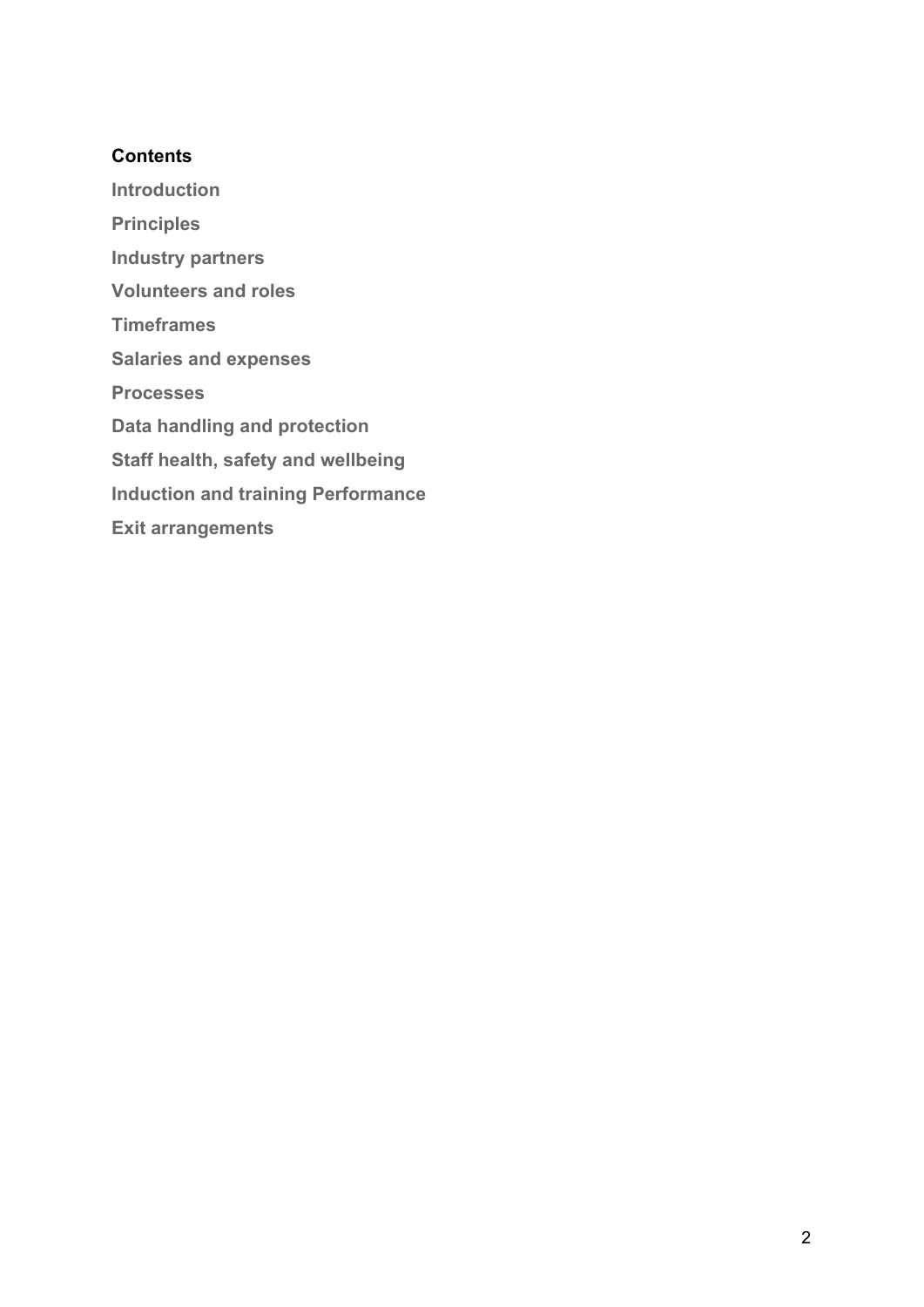#### **Introduction**

There are over 400,000 civil servants across the country, however due to Covid-19, a proportion are unable to carry out their duties. This, alongside the extensive additional demand on public services, means that at this time of national crisis there are some important Civil Service resourcing gaps.

Working with Industry Partners, there is strong support for this new scheme. Businesses are keen to demonstrate corporate social responsibility by supporting the Government at this time by enabling their furloughed employees to volunteer in the Civil Service for a short period.

There is also a desire from many furloughed employees to play their part during this time of national and global crisis. This collaborative approach will enable a robust response to the challenges the country faces. This scheme offers a very practical way to harness this wish to help.

We are also engaging with other public sector bodies on our approach, as we use the insights from the Scheme to inform the wider public sector drive to enable individuals to contribute towards the country's response to Covid-19.

#### **Principles**

Private sector organisations have shown an interest in being involved in the scheme to enable their furloughed employees to volunteer. The arrangement for volunteering in the Civil Service will be underpinned by a tri-party written agreement between the Civil Service and the private sector organisation and the furloughed employee.

This sets out that volunteers remain on their existing terms and conditions, and salaries, and are matched to volunteer in key roles within the Civil Service for an agreed timeframe.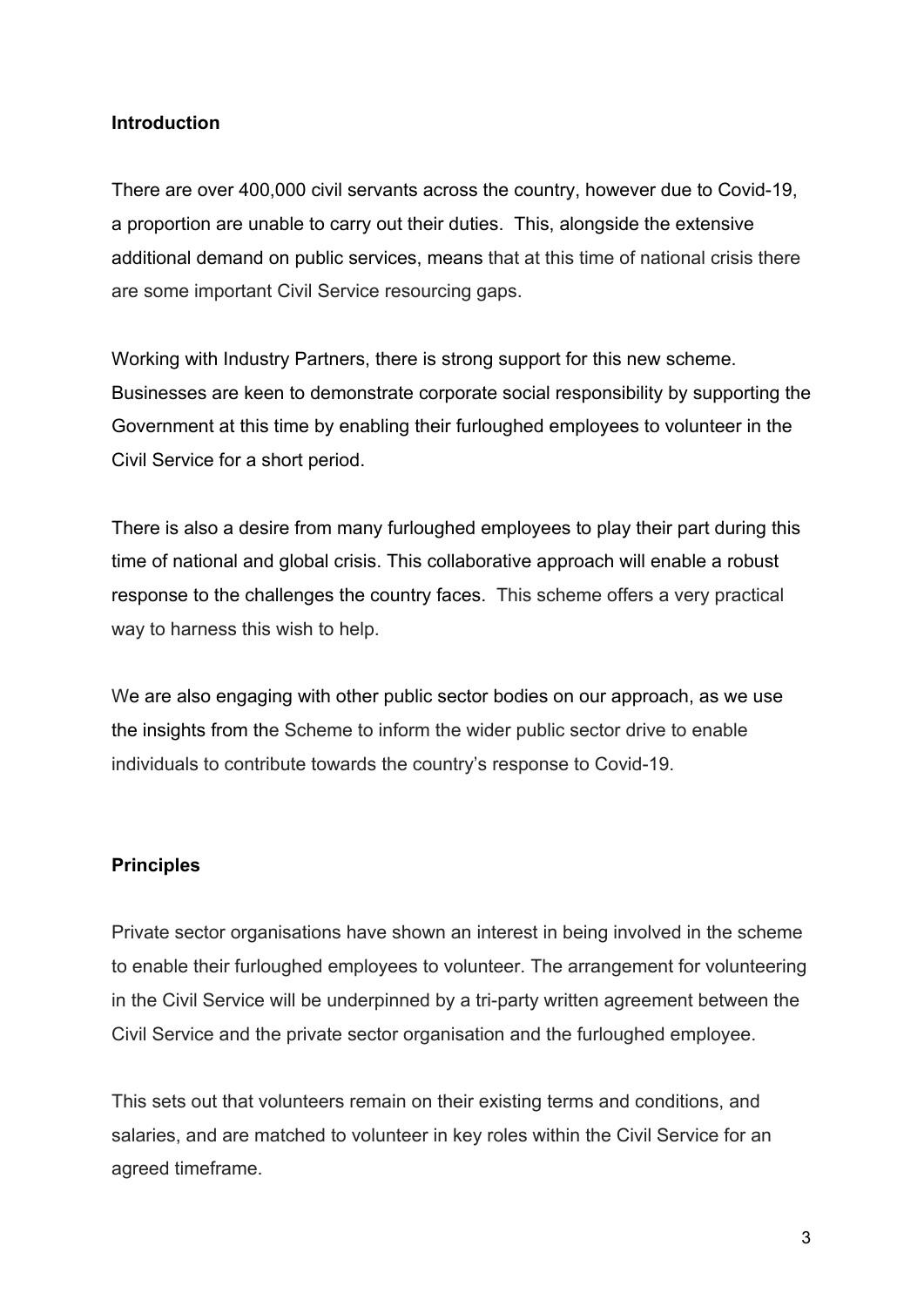Furloughed staff volunteering in the Civil Service will receive support, induction, strong leadership, and development and training.

Although entry and exit arrangements may differ between departments they will as standard include induction, access to equipment where required, information on the protection of mental health and wellbeing in the Civil Service.

#### **Industry partners**

This scheme is about working with a number of industry partners and is one part of the co-ordinated resourcing response to ensure public services are maintained to a high standard. Schemes such as NHS Volunteer Responders operate alongside this.

Demand levels are currently building. As this happens we will consider the need for additional organisations to join the scheme, this will be kept under review.

#### **Voluntary roles**

The type of voluntary work will typically include but is not restricted to operational delivery, analytical, project delivery and digital, and individuals can offer the hours they wish to volunteer for on a voluntary basis.

Assignment lengths will be flexible and will vary depending upon the volunteer's preference; department need and the timescales for the furloughed arrangements under the Coronavirus Job Retention Scheme and also to respond to the fast-changing landscape.

Most voluntary roles are expected to be carried out from home.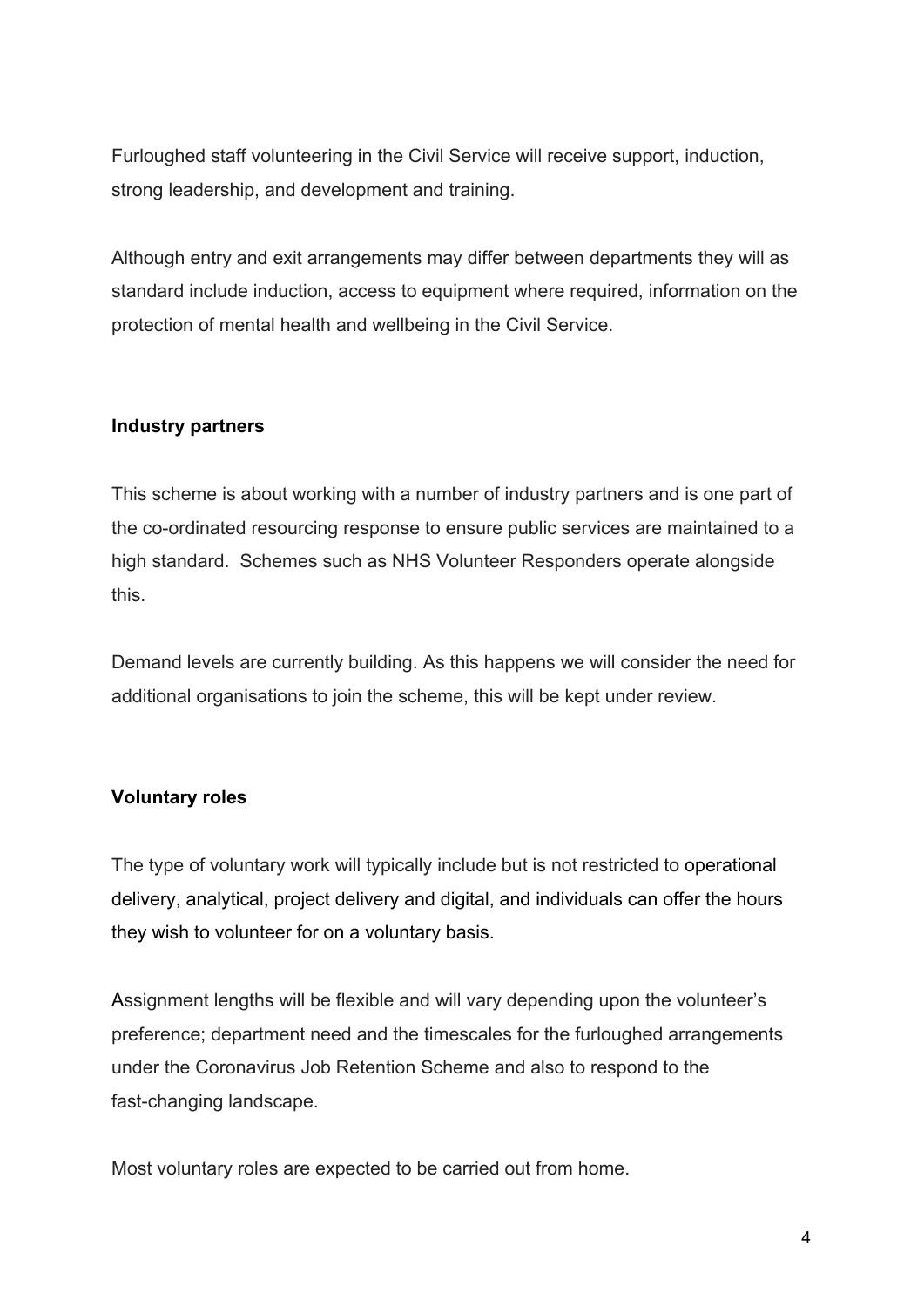## **Timeframes**

It is anticipated to be a short term scheme which commenced in early April 2020 and will continue as long as there is departmental demand and volunteers identified through Industry Partners to assist in the delivery of critical public sector services.

Due to the uncertainty around Covid-19 and its impact upon the UK, the process of working with industry partners through to matching volunteers is intended to be relatively swift.

### **Salaries, expenses and hours**

Furloughed staff continue to receive their agreed salary/furlough payment from their existing employer and they remain on their existing terms and conditions.

Any expenses incurred by volunteers will be covered in line with the department's own expenses reimbursement policy. This will be set out for individuals during induction.

Individuals can specify the number of hours they wish to work for the department.

#### **Processes**

A process is in place which collates departmental resourcing needs and matches those with skilled people who have been furloughed from Industry Partner organisations and want to undertake voluntary work in the Civil Service.

In line with the tri-party secondment agreement, departments will apply the appropriate existing HR policies.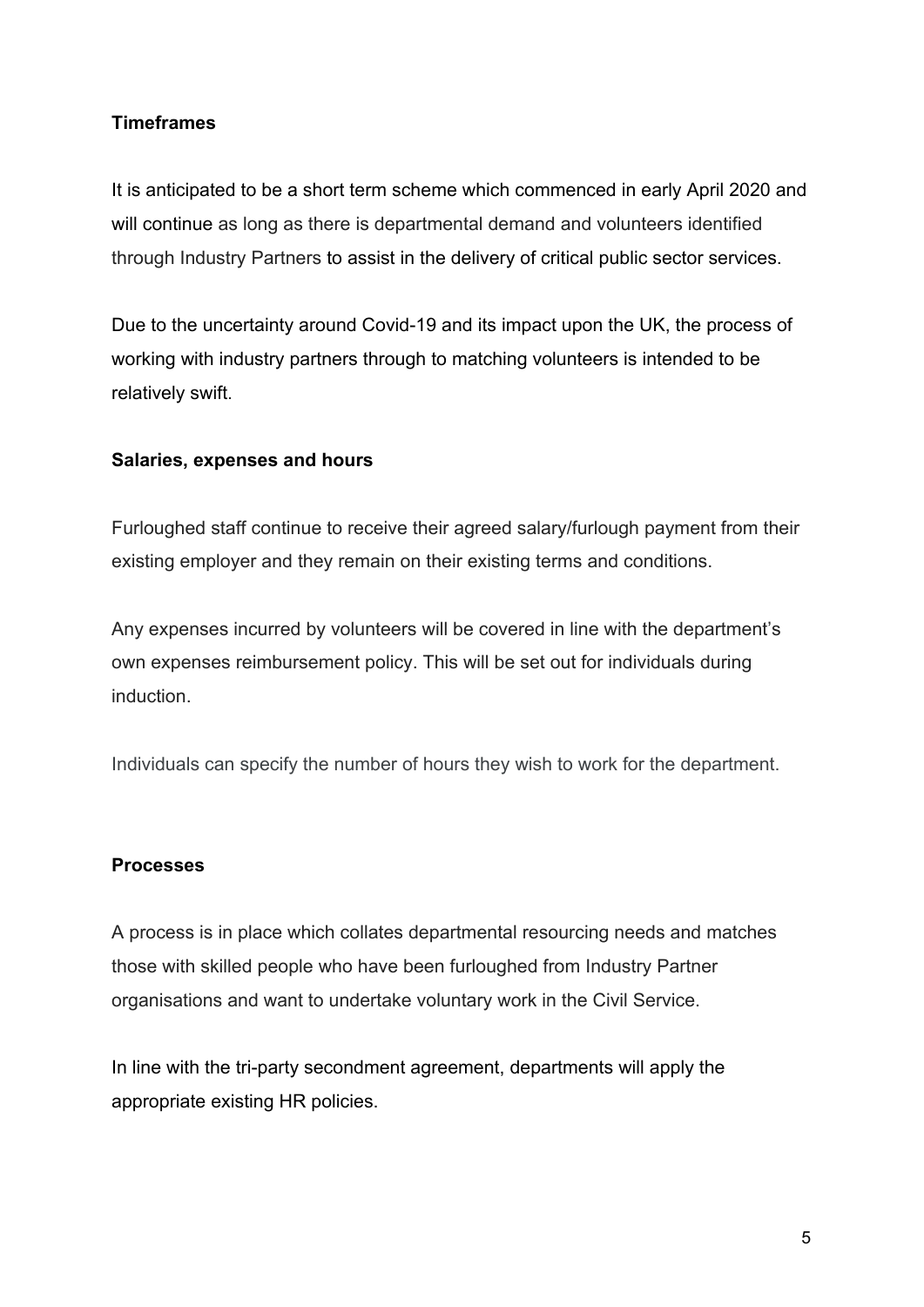Due to the varying skills requirements, activities and timeframes, departments will seek to match volunteers based on business needs.

Cabinet Office will have the oversight of the scheme and can support employers and departments as needed, with the detail of the secondment and arrangements being for employers and departments to agree with the volunteer.

### **Data handling and protection**

Basic security vetting is likely to be appropriate for the type of activities involved in this scheme and will be undertaken where required. Where enhanced checking is required, this also will be undertaken as a matter of urgency.

In addition, all existing protection of information and data within the Civil Service continues to apply to protect confidential and personal data.

#### **Volunteers' health, safety and wellbeing**

A main contact will be allocated to each volunteer and they will have ongoing responsibility for applying the relevant people management policies and practices of that government department in light of the agreement in place. Volunteers will be treated with respect, and workload and performance will be discussed, through regular conversations with their point of contact.

Departments will also have a duty under the Equality Act to make 'reasonable adjustments' for people with a disability if there are any aspects of the voluntary work where those adjustments are required.

In the same way as civil servants, volunteers are expected to follow government guidance, act appropriately and report any symptoms of the virus to their employer.